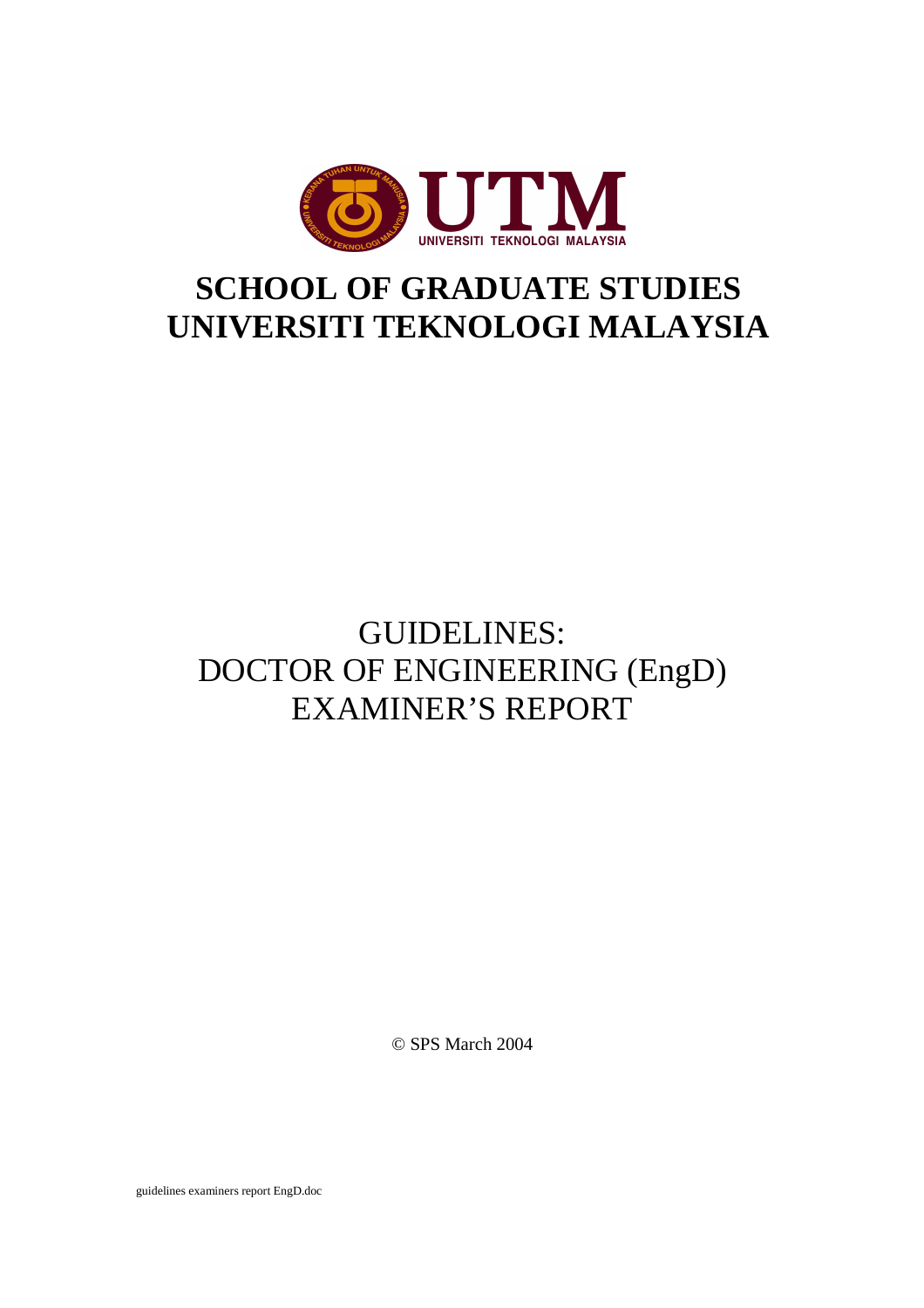## **1.0 Examiner's Report on the EngD Dissertation**

- 1.1 The report should be written in detail to provide the Examination Board preliminary evaluation on the standard and quality of the submitted EngD dissertation before *viva voce*. In this report please give comments with respect to: (i) Title of the dissertation title, (ii) Abstract, (iii) Methodology (iv) Analysis, (v) Results and Discussions, (vi) Significance of contributions with respect to contribution to company/industry, and/or innovation and/or contribution to the body of knowledge. The comments can be written either using the guided report (Section 3 of the Examiner's Report on EngD dissertation (**UTM(PS-EngD)– 01/04**)) or written separately but should include all the aspects above. Other comments and suggestion can be written in a separate attachment.
- 1.2 When evaluating an EngD dissertation submitted for the award of Doctor of Engineering degree, the examiner has to give particular attention to the proof that the candidate has acquired training and the use of appropriate research methodology while embarking on the research study. The candidate should be able to demonstrate critical thinking and his expertise in his field of research. The EngD dissertation must have contribution to company/industry, and/or innovation and/or contribution to the body of knowledge. The EngD dissertation must be written clearly and precisely.
- 1.3 Examiners are required to be present during *viva voce*.

## **2.0 Recommendation**

- 2.1 The EngD dissertation is submitted in partial fulfilment of the requirements for the award of the degree of Doctor of Engineering (EngD).
- 2.2 Based on the EngD dissertation, the responsibility of examiners is to provide one of the following recommendations:
	- (a) The candidate be awarded the degree of Doctor of Engineering. *This recommendation is given if the examiners are satisfied with the standard and quality of the EngD dissertation for the award without correction.*
	- (b1) The candidate be awarded the degree of Doctor of Engineering subject to minor corrections *This recommendation is given if the examiners are satisfied with the standard and quality of the EngD dissertation for the award. If there are any corrections, these are only minor ones that are sufficient to be validated by the supervisor. These corrections may include typographic and factual errors. The maximum duration for correction is 1 month.*